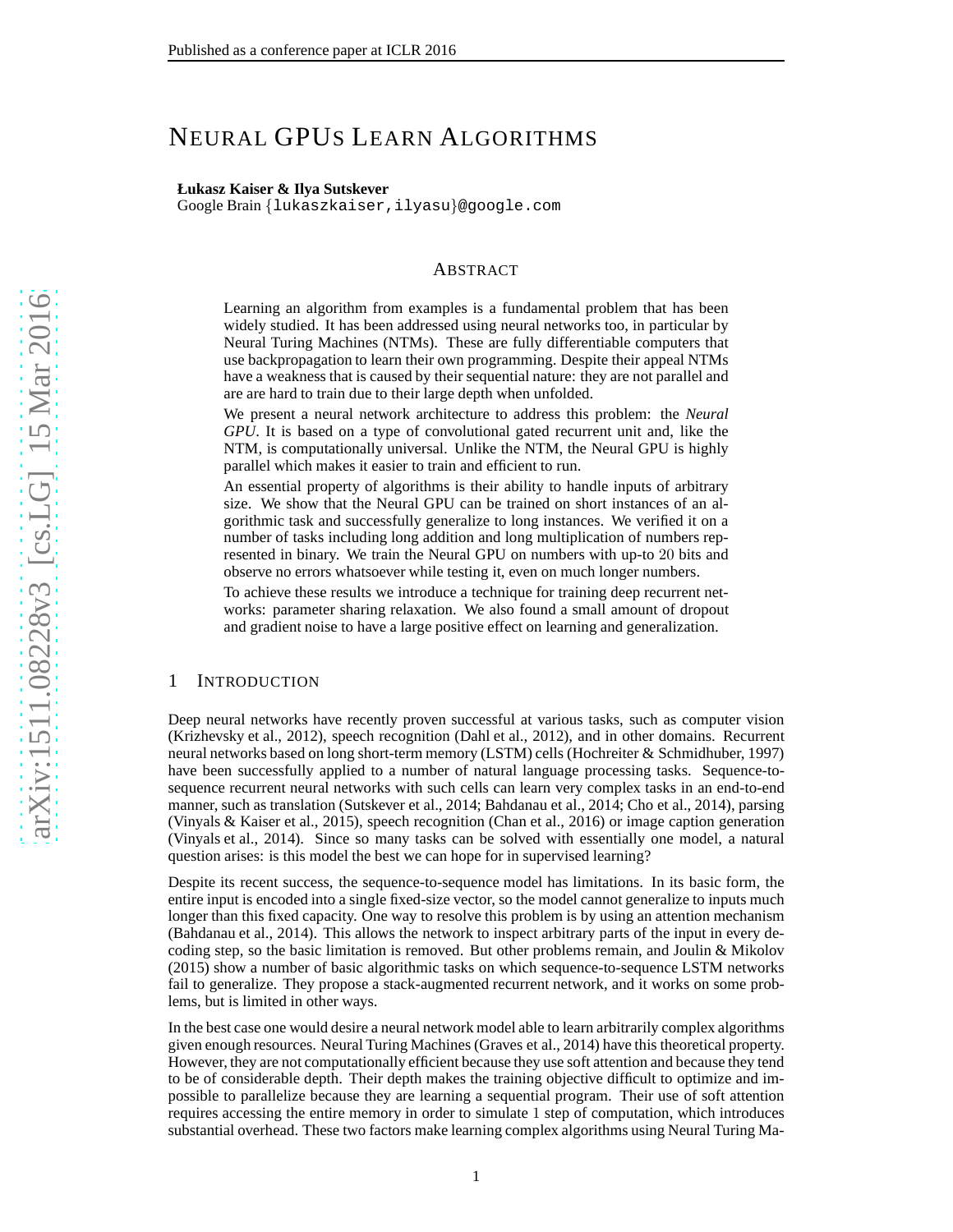chines difficult. These issues are not limited to Neural Turing Machines, they apply to other architectures too, such as stack-RNNs [\(Joulin & Mikolov, 2015\)](#page-8-5) or (De)Queue-RNNs [\(Grefenstette et al.,](#page-8-6) [2015\)](#page-8-6). One can try to alleviate these problems using hard attention and reinforcement learning, but such non-differentiable models do not learn well at present [\(Zaremba & Sutskever](#page-8-7), [2015b](#page-8-7)).

In this work we present a neural network model, the *Neural GPU*, that addresses the above issues. It is a Turing-complete model capable of learning arbitrary algorithms in principle, like a Neural Turing Machine. But, in contrast to Neural Turing Machines, it is designed to be as parallel and as shallow as possible. It is more similar to a GPU than to a Turing machine since it uses a smaller number of parallel computational steps. We show that the Neural GPU works in multiple experiments:

- A Neural GPU can learn *long binary multiplication* from examples. It is the first neural network able to learn an algorithm whose run-time is superlinear in the size of its input. Trained on up-to 20-bit numbers, we see *no single error* on any inputs we tested, and we tested on numbers up-to 2000 bits long.
- The same architecture can also learn *long binary addition* and a number of other algorithmic tasks, such as counting, copying sequences, reversing them, or duplicating them.

## 1.1 RELATED WORK

The learning of algorithms with neural networks has seen a lot of interest after the success of sequence-to-sequence neural networks on language processing tasks [\(Sutskever et al.](#page-8-2), [2014](#page-8-2); [Bahdanau et al., 2014;](#page-7-1) [Cho et al.](#page-7-2), [2014\)](#page-7-2). An attempt has even been made to learn to evaluate simple python programs with a pure sequence-to-sequence model [\(Zaremba & Sutskever, 2015a\)](#page-8-8), but more success was seen with more complex models. Neural Turing Machines [\(Graves et al.](#page-7-4), [2014\)](#page-7-4) were shown to learn a number of basic sequence transformations and memory access patterns, and their reinforcement learning variant [\(Zaremba & Sutskever, 2015b\)](#page-8-7) has reasonable performance on a number of tasks as well. Stack, Queue and DeQueue networks [\(Grefenstette et al.](#page-8-6), [2015](#page-8-6)) were also shown to learn basic sequence transformations such as bigram flipping or sequence reversal.

The Grid LSTM [\(Kalchbrenner et al.](#page-8-9), [2016](#page-8-9)) is another powerful architecture that can learn to multiply 15-digit decimal numbers. As we will see in the next section, the Grid-LSTM is quite similar to the Neural GPU – the main difference is that the Neural GPU is less recurrent and is explicitly constructed from the highly parallel convolution operator.

In image processing, *convolutional LSTMs*, an architecture similar to the Neural GPU, have recently been used for weather prediction [\(Shi et al.](#page-8-10), [2015\)](#page-8-10) and image compression [\(Toderici et al., 2016](#page-8-11)). We find it encouraging as it hints that the Neural GPU might perform well in other contexts.

Most comparable to this work are the prior experiments with the stack-augmented RNNs [\(Joulin & Mikolov, 2015\)](#page-8-5). These networks manage to learn and generalize to unseen lengths on a number of algorithmic tasks. But, as we show in Section [3.1,](#page-3-0) stack-augmented RNNs trained to add numbers up-to 20-bit long generalize only to  $\sim$ 100-bit numbers, never to 200-bit ones, and never without error. Still, their generalization is the best we were able to obtain without using the Neural GPU and far surpasses a baseline LSTM sequence-to-sequence model with attention.

The quest for learning algorithms has been pursued much more widely with tools other than neural networks. It is known under names such as program synthesis, program induction, automatic programming, or inductive synthesis, and has a long history with many works that we do not cover here; see, e.g., [Gulwani \(2010\)](#page-8-12) and [Kitzelmann \(2010\)](#page-8-13) for a more general perspective.

Since one of our results is the synthesis of an algorithm for long binary addition, let us recall how this problem has been addressed without neural networks. Importantly, there are two cases of this problem with different complexity. The easier case is when the two numbers that are to be added are aligned at input, i.e., if the first (lower-endian) bit of the first number is presented at the same time as the first bit of the second number, then come the second bits, and so on, as depicted below for  $x = 9 = 8 + 1$  and  $y = 5 = 4 + 1$  written in binary with least-significant bit left.

| Input                           |  |  |
|---------------------------------|--|--|
| $(x$ and $y$ aligned)           |  |  |
| <b>Desired Output</b> $(x + y)$ |  |  |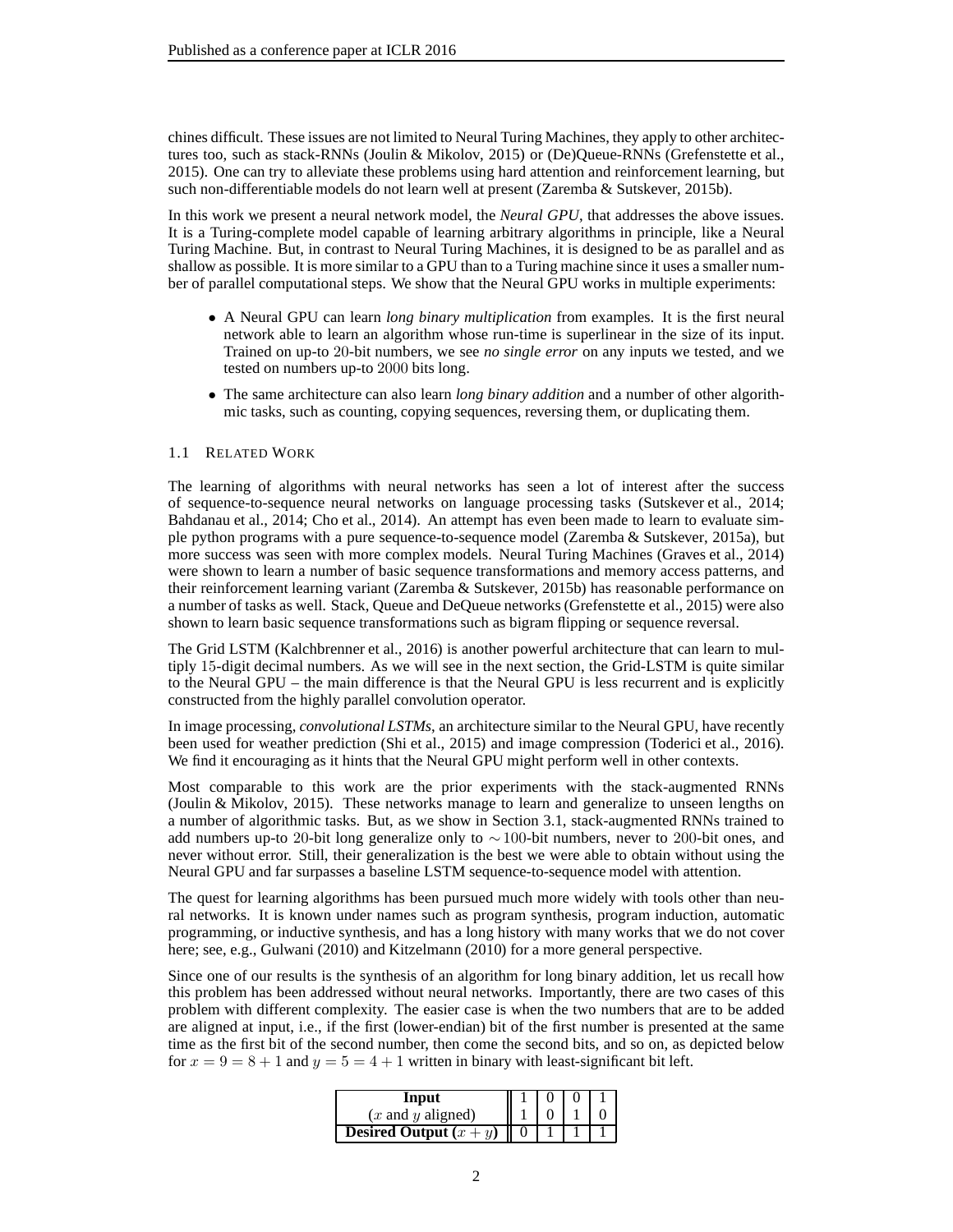In this representation the triples of bits from  $(x, y, x + y)$ , e.g.,  $(1, 1, 0)$   $(0, 0, 1)$   $(0, 1, 1)$   $(1, 0, 1)$ as in the figure above, form a *regular* language. To learn binary addition in this representation it therefore suffices to find a regular expression or an automaton that accepts this language, which can be done with a variant of Anguin's algorithm [\(Angluin](#page-7-5), [1987\)](#page-7-5). But only few interesting functions have regular representations, as for example long multiplication does not (Blumensath  $&$  Grädel, [2000\)](#page-7-6). It is therefore desirable to learn long binary addition without alignment, for example when  $x$ and  $y$  are provided one after another. This is the representation we use in the present paper.

| Input                              |  |  |  |  |  |
|------------------------------------|--|--|--|--|--|
| <b>Desired Output</b> $(x +$<br>II |  |  |  |  |  |

#### <span id="page-2-0"></span>2 THE NEURAL GPU

Before we introduce the Neural GPU, let us recall the architecture of a *Gated Recurrent Unit* (GRU) [\(Cho et al., 2014\)](#page-7-2). A GRU is similar to an LSTM, but its input and state are the same size, which makes it easier for us to generalize it later; a highway network could have also been used [\(Srivastava et al., 2015](#page-8-14)), but it lacks the reset gate. GRUs have shown performance similar to LSTMs on a number of tasks [\(Chung et al.](#page-7-7), [2014;](#page-7-7) [Greff et al.](#page-8-15), [2015](#page-8-15)). A GRU takes an input vector  $x$  and a current state vector  $s$ , and outputs:

$$
GRU(x, s) = u \odot s + (1 - u) \odot \tanh(Wx + U(r \odot s) + B), \text{ where}
$$
  
 
$$
u = \sigma(W'x + U's + B') \text{ and } r = \sigma(W''x + U''s + B'').
$$

In the equations above,  $W, W', W'', U, U', U''$  are matrices and  $B, B', B''$  are bias vectors; these are the parameters that will be learned. We write  $Wx$  for a matrix-vector multiplication and  $r \odot s$ for elementwise vector multiplication. The vectors u and r are called *gates* since their elements are in  $[0, 1]$  — u is the *update* gate and r is the reset gate.

In recurrent neural networks a unit like GRU is applied at every step and the result is both passed as new state and used to compute the output. In a Neural GPU we do not process a new input in every step. Instead, all inputs are written into the starting state  $s<sub>0</sub>$ . This state has 2-dimensional structure: it consists of  $w \times h$  vectors of m numbers, i.e., it is a 3-dimensional tensor of shape  $[w, h, m]$ . This *mental image* evolves in time in a way defined by a *convolutional gated recurrent unit*:

$$
CGRU(s) = u \odot s + (1 - u) \odot \tanh(U * (r \odot s) + B), \text{ where}
$$
  
 
$$
u = \sigma(U' * s + B') \text{ and } r = \sigma(U'' * s + B'').
$$

U ∗ s above denotes the *convolution* of a *kernel bank* U with the mental image s. A kernel bank is a 4-dimensional tensor of shape  $[k_w, k_h, m, m]$ , i.e., it contains  $k_w \cdot k_h \cdot m^2$  parameters, where  $k_w$  and  $k_h$  are kernel width and height. It is applied to a mental image s of shape  $[w, h, m]$  which results in another mental image  $U * s$  of the same shape defined by:

$$
U * s[x, y, i] = \sum_{u=\lfloor -k_w/2 \rfloor}^{\lfloor k_w/2 \rfloor} \sum_{v=\lfloor -k_h/2 \rfloor}^{\lfloor k_h/2 \rfloor} \sum_{c=1}^m s[x+u, y+v, c] \cdot U[u, v, c, i].
$$

In the equation above the index  $x + u$  might sometimes be negative or larger than the size of s, and in such cases we assume the value is 0. This corresponds to the standard convolution operator used in convolutional neural networks with zero padding on both sides and stride 1. Using the standard operator has the advantage that it is heavily optimized (see Section [4](#page-6-0) for Neural GPU performance). New work on faster convolutions, e.g., [Lavin & Gray \(2015](#page-8-16)), can be directly used in a Neural GPU.

Knowing how a CGRU gate works, the definition of a l-layer Neural GPU is simple, as depicted in Figure [1.](#page-3-1) The given sequence  $i = (i_1, \ldots, i_n)$  of n discrete symbols from  $\{0, \ldots, I\}$  is first embedded into the mental image  $s_0$  by concatenating the vectors obtained from an embedding lookup of the input symbols into its first column. More precisely, we create the starting mental image  $s<sub>0</sub>$  of shape  $[w, n, m]$  by using an embedding matrix E of shape  $[I, m]$  and setting  $s_0[0, k, :] = E[i_k]$  (in python notation) for all  $k = 1 \ldots n$  (here  $i_1, \ldots, i_n$  is the input). All other elements of  $s_0$  are set to 0. Then, we apply l different CGRU gates in turn for n steps to produce the final mental image  $s_{fin}$ :

$$
s_{t+1} = \text{CGRU}_{l}(\text{CGRU}_{l-1} \dots \text{CGRU}_{1}(s_{t}) \dots) \quad \text{and} \quad s_{\text{fin}} = s_{n}.
$$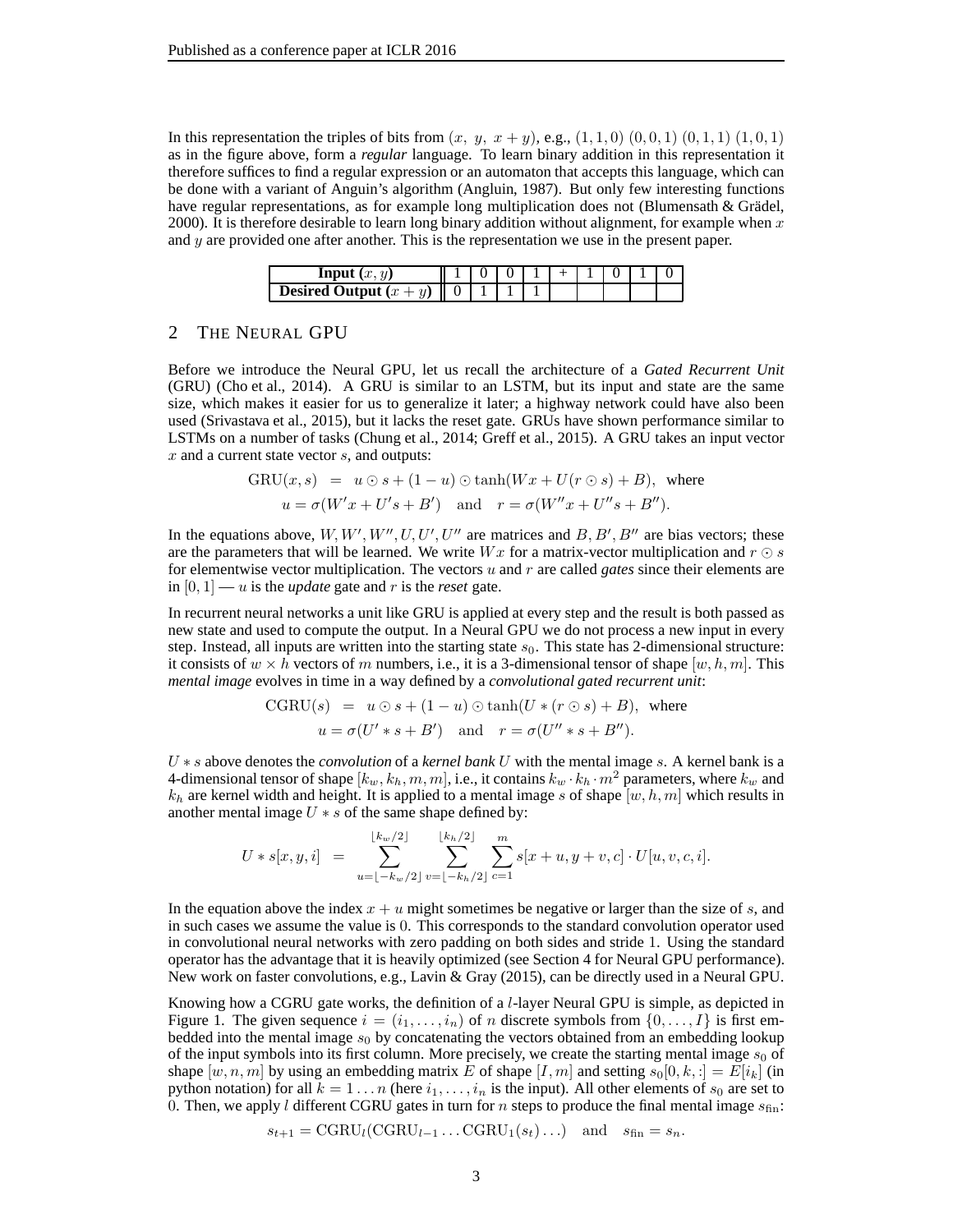

<span id="page-3-1"></span>Figure 1: Neural GPU with 2 layers and width  $w = 3$  unfolded in time.

The result of a Neural GPU is produced by multiplying each item in the first column of  $s_{fin}$  by an output matrix O to obtain the logits  $l_k = O_{\text{fin}}[0, k, :]$  and then selecting the maximal one:  $o_k = \text{argmax}(l_k)$ . During training we use the standard loss function, i.e., we compute a softmax over the logits  $l_k$  and use the negative log probability of the target as the loss.

Since all components of a Neural GPU are clearly differentiable, we can train using any stochastic gradient descent optimizer. For the results presented in this paper we used the Adam optimizer [\(Kingma & Ba](#page-8-17), [2014\)](#page-8-17) with  $\varepsilon = 10^{-4}$  and gradients norm clipped to 1. The number of layers was set to  $l = 2$ , the width of mental images was constant at  $w = 4$ , the number of maps in each mental image point was  $m = 24$ , and the convolution kernels width and height was always  $k_w = k_h = 3$ .

**Computational power of Neural GPUs.** While the above definition is simple, it might not be immediately obvious what kind of functions a Neural GPU can compute. Why can we expect it to be able to perform long multiplication? To answer such questions it is useful to draw an analogy between a Neural GPU and a discrete 2-dimensional cellular automaton. Except for being discrete and the lack of a gating mechanism, such automata are quite similar to Neural GPUs. Of course, these are large exceptions. Dense representations have often more capacity than purely discrete states and the gating mechanism is crucial to avoid vanishing gradients during training. But the computational power of cellular automata is much better understood. In particular, it is well known that a cellular automaton can exploit its parallelism to multiply two *n*-bit numbers in  $O(n)$  steps using Atrubin's algorithm. We recommend the online book [\(Vivien, 2003\)](#page-8-18) to get an understanding of this algorithm and the computational power of cellular automata.

# 3 EXPERIMENTS

In this section, we present experiments showing that a Neural GPU can successfully learn a number of algorithmic tasks and generalize well beyond the lengths that it was trained on. We start with the two tasks we focused on, long binary addition and long binary multiplication. Then, to demonstrate the generality of the model, we show that Neural GPUs perform well on several other tasks as well.

#### <span id="page-3-0"></span>3.1 ADDITION AND MULTIPLICATION

The two core tasks on which we study the performance of Neural GPUs are long binary addition and long binary multiplication. We chose them because they are fundamental tasks and because there is no known linear-time algorithm for long multiplication. As described in Section [2,](#page-2-0) we input a sequence of discrete symbols into the network and we read out a sequence of symbols again. For binary addition, we use a set of 4 symbols:  $\{0, 1, +, PAD\}$  and for multiplication we use  $\{0, 1, \cdot, PAD\}$ . The PAD symbol is only used for padding so we depict it as empty space below.

**Long binary addition (badd)** is the task of adding two numbers represented lower-endian in binary notation. We always add numbers of the same length, but we allow them to have 0s at start, so numbers of differing lengths can be padded to equal size. Given two d-bit numbers the full sequence length is  $n = 2d + 1$ , as seen in the example below, representing  $(1+4) + (2+4+8) =$  $5 + 14 = 19 = (16 + 2 + 1).$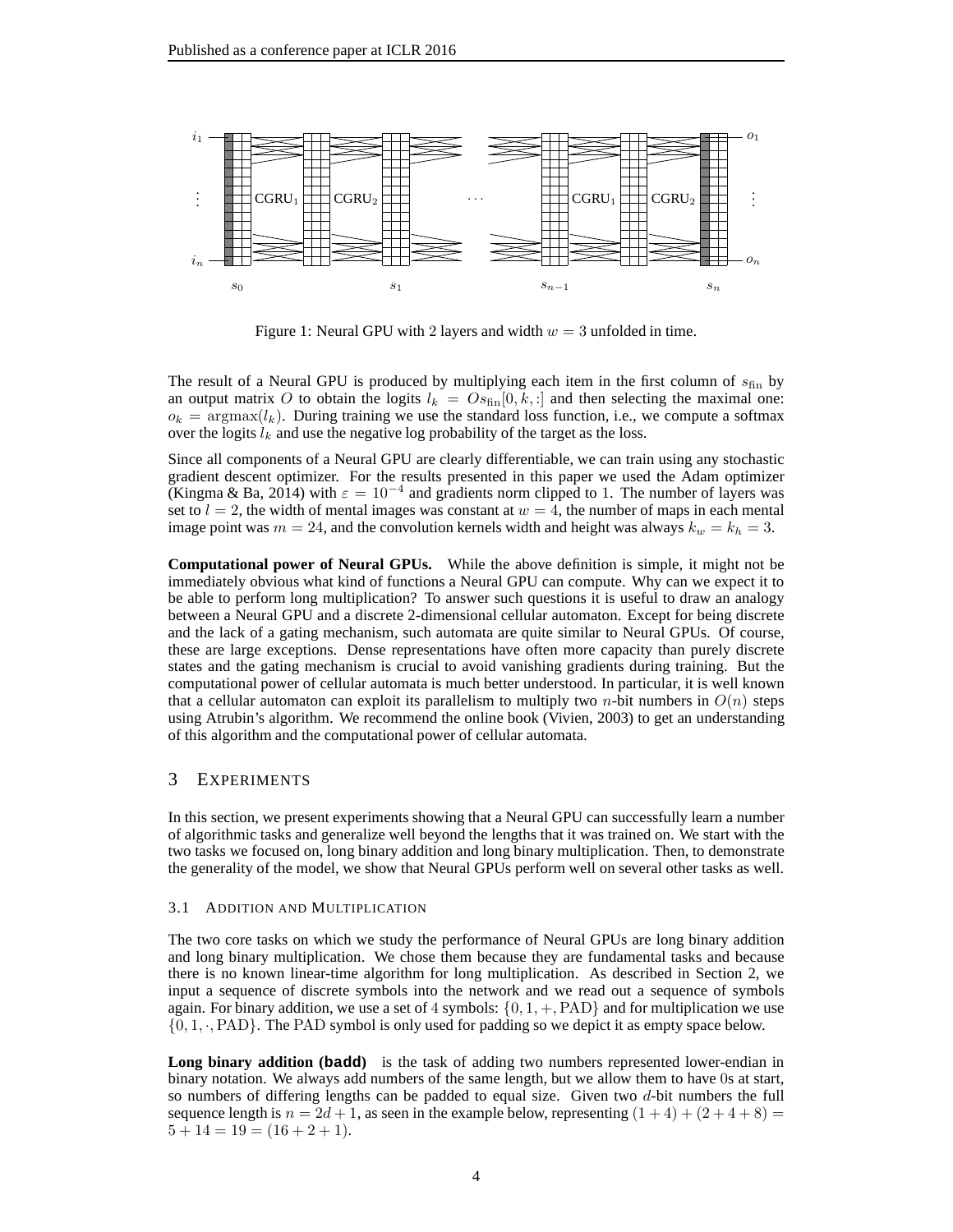| <b>Task</b> @Bits | <b>Neural GPU</b> | stackRNN | $LSTM+A$ |
|-------------------|-------------------|----------|----------|
| badd $@20$        | 100%              | 100%     | 100%     |
| bad@25            | 100%              | 100%     | 73%      |
| bad@100           | 100%              | 88%      | $0\%$    |
| badd $@200$       | 100%              | 0%       | $0\%$    |
| badd@2000         | 100%              | 0%       | $0\%$    |
| bmu1@20           | 100%              | N/A      | $0\%$    |
| bmul $@25$        | 100%              | N/A      | $0\%$    |
| bmul@200          | 100%              | N/A      | $0\%$    |
| bmul@2000         | 100%              | N/A      | $0\%$    |

<span id="page-4-0"></span>Table 1: Neural GPU, stackRNN, and LSTM+A results on addition and multiplication. The table shows the fraction of test cases for which every single bit of the model's output is correct.

| 22222<br>шр |  |  |  |  |  |
|-------------|--|--|--|--|--|
| ∪ut<br>™puı |  |  |  |  |  |

**Long binary multiplication (bmul)** is the task of multiplying two binary numbers, represented lower-endian. Again, we always multiply numbers of the same length, but we allow them to have 0s at start, so numbers of differing lengths can be padded to equal size. Given two d-bit numbers, the full sequence length is again  $n = 2d+1$ , as seen in the example below, representing  $(2+4)\cdot(2+8) =$  $6 \cdot 10 = 60 = 32 + 16 + 8 + 4.$ 

| Input  |   |  | u |  |  |
|--------|---|--|---|--|--|
| Output | u |  |   |  |  |

**Models.** We compare three different models on the above tasks. In addition to the Neural GPU we include a baseline LSTM recurrent neural network with an attention mechanism. We call this model LSTM+A as it is exactly the same as described in [\(Vinyals & Kaiser et al., 2015\)](#page-8-3). It is a 3-layer model with 64 units in each LSTM cell in each layer, which results in about 200k parameters (the Neural GPU uses  $m = 24$  and has about 30k paramters). Both the Neural GPU and the LSTM+A baseline were trained using all the techniques described below, including curriculum training and gradient noise. Finally, on binary addition, we also include the stack-RNN model from [\(Joulin & Mikolov, 2015\)](#page-8-5). This model was not trained using our training regime, but in exactly the way as provided in its source code, only with  $nmax = 41$ . To match our training procedure, we ran it 729 times (cf. Section [3.3\)](#page-5-0) with different random seeds and we report the best obtained result.

**Results.** We measure also the rate of *fully correct output sequences* and report the results in Table [1.](#page-4-0) For both tasks, we show first the error at the maximum length seen during training, i.e., for 20-bit numbers. Note that LSTM+A is not able to learn long binary multiplication at this length, it does not even fit the training data. Then we report numbers for sizes not seen during training.

As you can see, a Neural GPU can learn a multiplication algorithm that generalizes perfectly, at least as far as we were able to test (technical limits of our implementation prevented us from testing much above 2000 bits). Even for the simpler task of binary addition, stack-RNNs work only up-to length 100. This is still much better than the LSTM+A baseline which only generalizes to length 25.

#### 3.2 OTHER ALGORITHMIC TASKS

In addition to the two main tasks above, we tested Neural GPUs on the following simpler algorithmic tasks. The same architecture as used above was able to solve all of the tasks described below, i.e., after being trained on sequences of length up-to 41 we were not able to find any error on sequences on any length we tested (up-to 4001).

**Copying sequences** is the simple task of producing on output the same sequence as on input. It is very easy for a Neural GPU, in fact all models converge quickly and generalize perfectly.

**Reversing sequences** is the task of reversing a sequence of bits, *n* is the length of the sequence.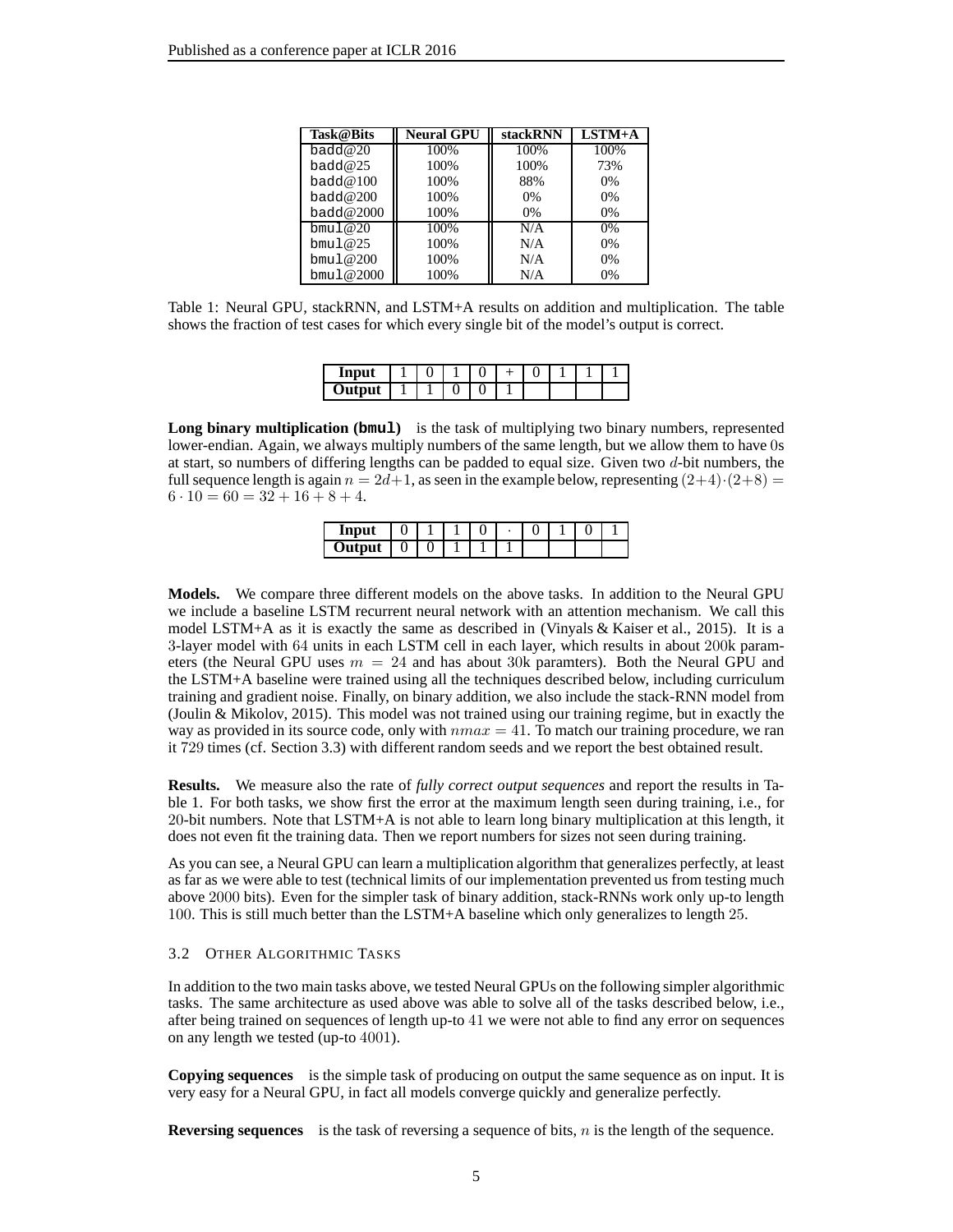**Duplicating sequences** is the task of duplicating the input bit sequence on output twice, as in the example below. We use the padding symbol on input to make it match the output length. We trained on sequences of inputs up-to 20 bits, so outputs were up-to 40-bits long, and tested on inputs up-to 2000 bits long.

| Input  |   |   |  |  |  |
|--------|---|---|--|--|--|
| Output | U | ັ |  |  |  |

**Counting by sorting bits** is the task of sorting the input bit sequence on output. Since there are only 2 symbols to sort, this is a counting tasks – the network must count how many 0s are in the input and produce the output accordingly, as in the example below.

| --- |   |   |   |  |  |
|-----|---|---|---|--|--|
| ∽   | ິ | ີ | ື |  |  |

# <span id="page-5-0"></span>3.3 TRAINING TECHNIQUES

Here we describe the training methods that we used to improve our results. Note that we applied these methods to the LSTM+A baseline as well, to keep the above comparison fair. We focus on the most important elements of our training regime, all less relevant details can be found in the code which is released as open-source.<sup>[1](#page-5-1)</sup>

**Grid search.** Each result we report is obtained by running a grid search over  $3^6 = 729$  instances. We consider 3 settings of the learning rate, initial parameters scale, and 4 other hyperparameters discussed below: the relaxation pull factor, curriculum progress threshold, gradient noise scale, and dropout. An important effect of running this grid search is also that we train 729 models with different random seeds every time. Usually only a few of these models generalize to 2000-bit numbers, but a significant fraction works well on 200-bit numbers, as discussed below.

**Curriculum learning.** We use a curriculum learning approach inspired by [Zaremba & Sutskever](#page-8-8) [\(2015a\)](#page-8-8). This means that we train, e.g., on 7-digit numbers only after crossing a curriculum progress threshold (e.g., over 90% fully correct outputs) on 6-digit numbers. However, with 20% probability we pick a minibatch of d-digit numbers with d chosen uniformly at random between 1 and 20.

**Gradients noise.** To improve training speed and stability we add noise to gradients in each training step. Inspired by the schedule from Welling  $&$  Teh (2011), we add to gradients a noise drawn from the normal distribution with mean 0 and variance inversely proportional to the square root of stepnumber (i.e., with standard deviation proportional to the 4-th root of step-number). We multiply this noise by the gradient noise scale and, to avoid noise in converged models, we also multiply it by the fraction of non-fully-correct outputs (which is 0 for a perfect model).

**Gate cutoff.** In Section [2](#page-2-0) we defined the gates in a CGRU using the sigmoid function, e.g., we wrote  $u = \sigma(U' * s + B')$ . Usually the standard sigmoid function is used,  $\sigma(x) = \frac{1}{1+e^{-x}}$ . We found that adding a hard threshold on the top and bottom helps slightly in our setting, so we use  $1.2\sigma(x) - 0.1$  cut to the interval [0, 1], i.e.,  $\sigma'(x) = \max(0, \min(1, 1.2\sigma(x) - 0.1)).$ 

## 3.3.1 DROPOUT ON RECURRENT CONNECTIONS

Dropout is a widely applied technique for regularizing neural networks. But when applying it to recurrent networks, it has been counter-productive to apply it on recurrent connections – it only worked when applied to the non-recurrent ones, as reported by [Pham et al. \(2014](#page-8-20)).

Since a Neural GPU does not have non-recurrent connections it might seem that dropout will not be useful for this architecture. Surprisingly, we found the contrary – it is useful and improves generalization. The key to using dropout effectively in this setting is to set a small dropout rate.

When we run a grid search for dropout rates we vary them between  $6\%, 9\%,$  and  $13.5\%,$  meaning that over 85% of the values are always preserved. It turns out that even this small dropout has large

<span id="page-5-1"></span><sup>1</sup>The code is at [https://github.com/tensorflow/models/tree/master/neural\\_gpu](https://github.com/tensorflow/models/tree/master/neural_gpu).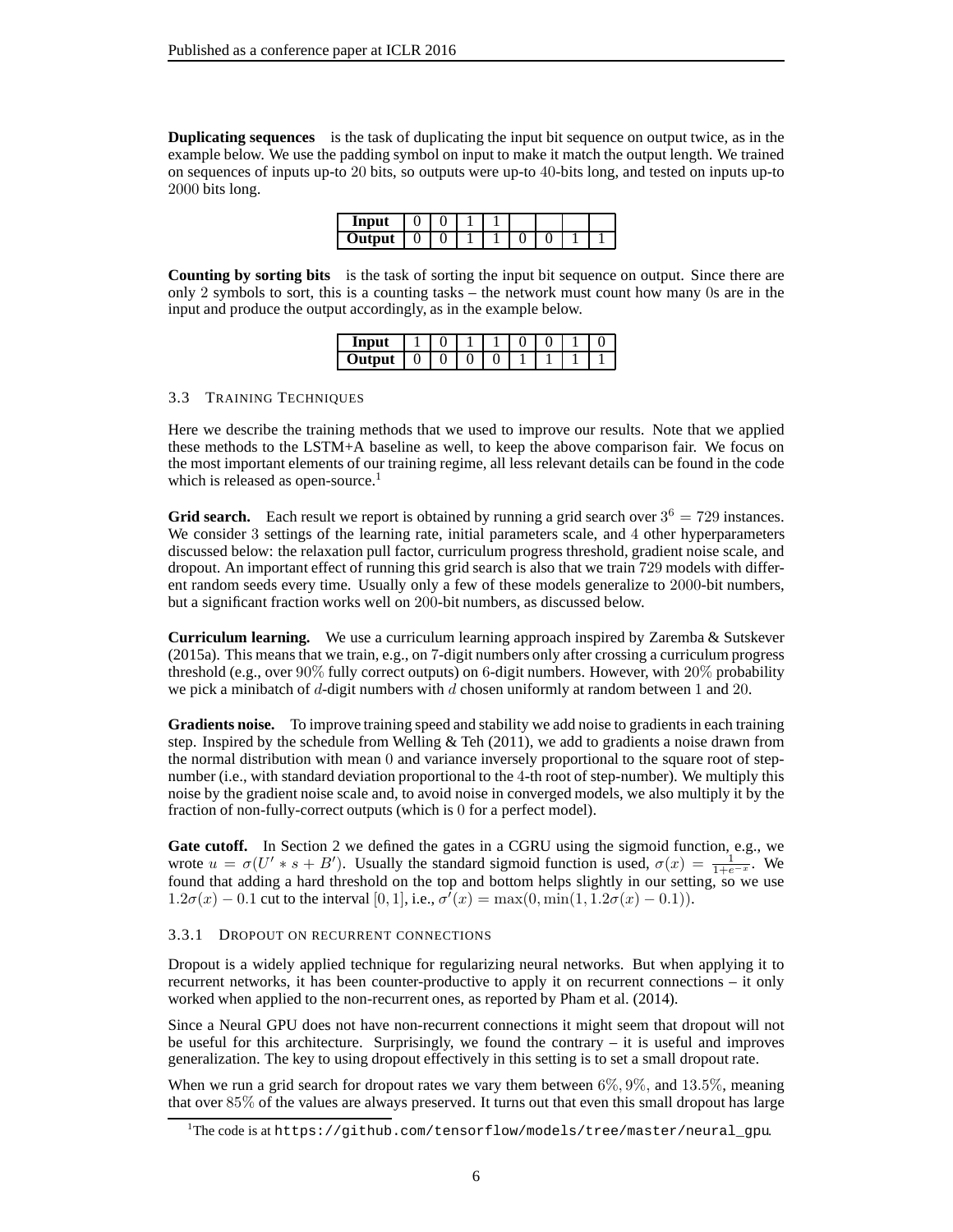effect since we apply it to the whole mental image  $s_i$  in each step *i*. Presumably the network now learns to include some redundancy in its internal representation and generalization benefits from it.

Without dropout we usually see only a few models from a 729 grid search generalize reasonably, while with dropout it is a much larger fraction and they generalize to higher lengths. In particular, dropout was necessary to train models for multiplication that generalize to 2000 bits.

# 3.3.2 PARAMETER SHARING RELAXATION.

To improve optimization of our deep network we use a *relaxation* technique for shared parameters which works as follows. Instead of training with parameters shared across time-steps we use  $r$ identical sets of non-shared parameters (we often use  $r = 6$ , larger numbers work better but use more memory). At time-step t of the Neural GPU we use the i-th set if t mod  $r = i$ .

The procedure described above relaxes the network, as it can now perform different operations in different time-steps. Training becomes easier, but we now have  $r$  parameters instead of the single shared set we want. To unify them we add a term to the cost function representing the distance of each parameter from the average of this parameter in all the  $r$  sets. This term in the final cost function is multiplied by a scalar which we call the *relaxation pull*. If the relaxation pull is 0, the network behaves as if the  $r$  parameter sets were separate, but when it is large, the cost forces the network to unify the parameters across different set.

During training, we gradually increase the relaxation pull. We start with a small value and every time the curriculum makes progress, e.g., when the model performs well on 6-digit numbers, we multiply the relaxation pull by a relaxation pull factor. When the curriculum reaches the maximal length we average the parameters from all sets and continue to train with a single shared parameter set.

This method is crucial for learning multiplication. Without it, a Neural GPU with  $m = 24$  has trouble to even fit the training set, and the few models that manage to do it do not generalize. With relaxation almost all models in our 729 runs manage to fit the training data.

# <span id="page-6-0"></span>4 DISCUSSION

We prepared a video of the Neural GPU trained to solve the tasks mentioned above.<sup>[2](#page-6-1)</sup>. It shows the state in each step with values of  $-1$  drawn in white, 1 in black, and other in gray. This gives an intuition how the Neural GPU solves the discussed problems, e.g., it is quite clear that for the duplication task the Neural GPU learned to move a part of the embedding downwards in each step.

**What did not work well?** For one, using decimal inputs degrades performance. All tasks above can easily be formulated with decimal inputs instead of binary ones. One could hope that a Neural GPU will work well in this case too, maybe with a larger  $m$ . We experimented with this formulation and our results were worse than when the representation was binary: we did not manage to learn long decimal multiplication. Increasing  $m$  to 128 allows to learn all other tasks in the decimal setting.

Another problem is that often only a few models in a 729 grid search generalize to very long unseen instances. Among those 729 models, there usually are many models that generalize to 40 or even 200 bits, but only a few working without error for 2000-bit numbers. Using dropout and gradient noise improves the reliability of training and generalization, but maybe another technique could help even more. How could we make more models achieve good generalization? One idea that looks natural is to try to reduce the number of parameters by decreasing  $m$ . Surprisingly, this does not seem to have any influence. In addition to the  $m = 24$  results presented above we ran experiments with  $m = 32, 64, 128$  and the results were similar. In fact using  $m = 128$  we got the most models to generalize. Additionally, we observed that ensembling a few models, just by averaging their outputs, helps to generalize: ensembles of 5 models almost always generalize perfectly on binary tasks.

**Why use width?** The Neural GPU is defined using two-dimensional convolutions and in our experiments one of the dimensions is always set to 4. Doing so is not necessary since a one-dimensional Neural GPU that uses four times larger  $m$  can represent every function representable by the original one. In fact we trained a model for long binary multiplication that generalized to 2000-bit numbers using a Neural GPU with width 1 and  $m = 64$ . However, the width of the Neural GPU increases the

<span id="page-6-1"></span> $^{2}$ The video is available at <https://www.youtube.com/watch?v=LzC8NkTZAF4>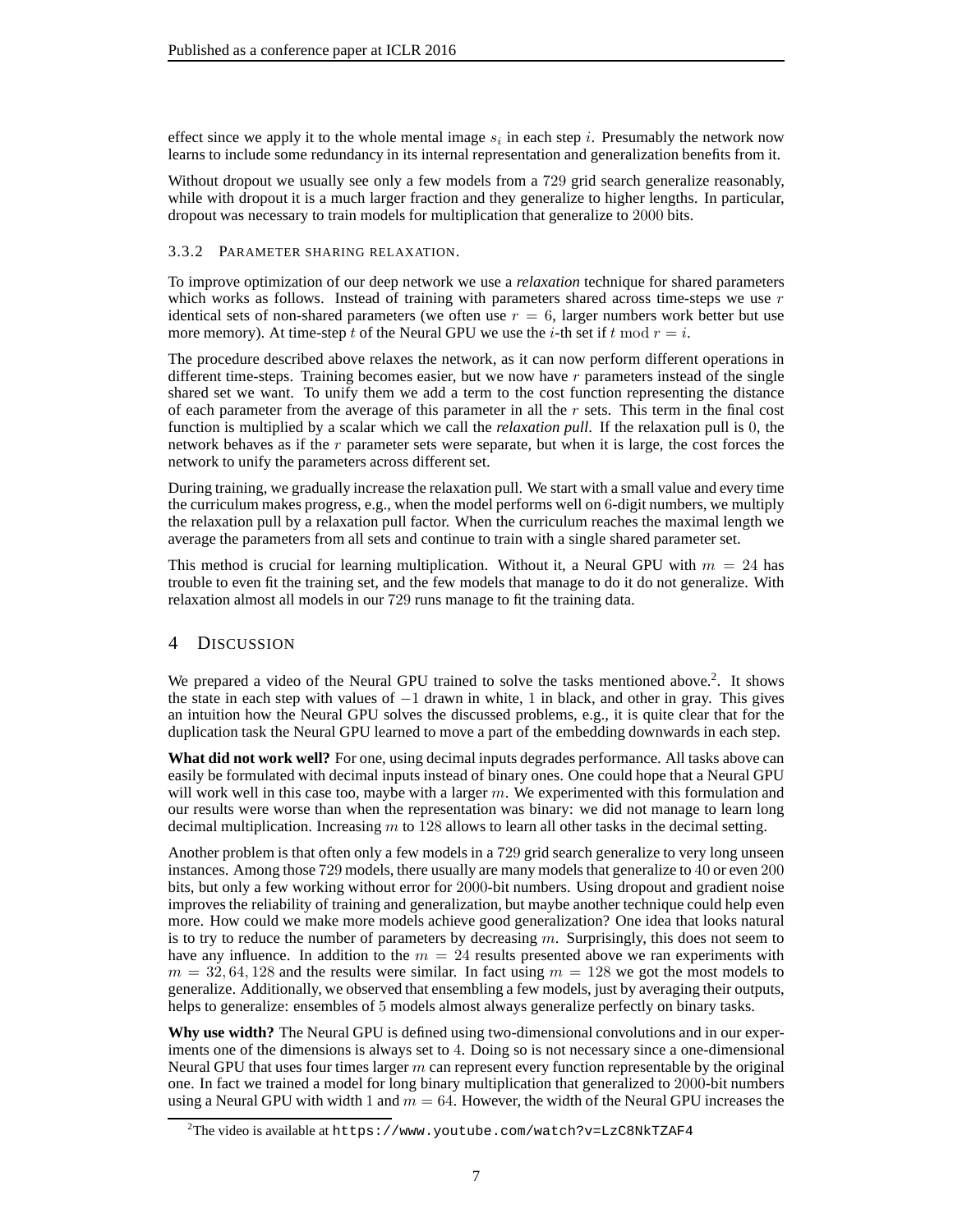amount of information carried in its hidden state without increasing the number of its parameters. Thus it can be thought of as a factorization and might be useful for other tasks.

**Speed and data efficiency.** Neural GPUs use the standard, heavily optimized convolution operation and are fast. We experimented with a 2-layer Neural GPU for  $n = 32$  and  $m = 64$ . After unfolding in time it has 128 layers of CGRUs, each operating on 32 mental images, each  $4 \times 64 \times 64$ . The joint forward-backward step time for this network was about 0.6s on an NVIDIA GTX 970 GPU.

We were also surprised by how data-efficient a Neural GPU can be. The experiments presented above were all performed using 10k random training data examples for each training length. Since we train on up-to 20-bit numbers this adds to about 200k training examples. We tried to train using only 100 examples per length, so about 2000 total training instances. We were surprised to see that it actually worked well for binary addition: there were models that generalized well to 200-bit numbers and to all lengths below despite such small training set. But we never managed to train a good model for binary multiplication with that little training data.

# 5 CONCLUSIONS AND FUTURE WORK

The results presented in Table [1](#page-4-0) show clearly that there is a qualitative difference between what can be achieved with a Neural GPU and what was possible with previous architectures. In particular, for the first time, we show a neural network that learns a non-trivial superlinear-time algorithm in a way that generalized to much higher lengths without errors.

This opens the way to use neural networks in domains that were previously only addressed by discrete methods, such as program synthesis. With the surprising data efficiency of Neural GPUs it could even be possible to replicate previous program synthesis results, e.g., [Kaiser \(2012](#page-8-21)), but in a more scalable way. It is also interesting that a Neural GPU can learn symbolic algorithms without using any discrete state at all, and adding dropout and noise only improves its performance.

Another promising future work is to apply Neural GPUs to language processing tasks. Good results have already been obtained on translation with a convolutional architecture over words [\(Kalchbrenner & Blunsom](#page-8-22), [2013\)](#page-8-22) and adding gating and recursion, like in a Neural GPU, should allow to train much deeper models without overfitting. Finally, the parameter sharing relaxation technique can be applied to any deep recurrent network and has the potential to improve RNN training in general.

#### **REFERENCES**

- <span id="page-7-5"></span>Angluin, Dana. Learning regaular sets from queries and counterexamples. *Information and Computation*, 75: 87–106, 1987.
- <span id="page-7-1"></span>Bahdanau, Dzmitry, Cho, Kyunghyun, and Bengio, Yoshua. Neural machine translation by jointly learning to align and translate. *CoRR*, abs/1409.0473, 2014. URL <http://arxiv.org/abs/1409.0473>.
- <span id="page-7-6"></span>Blumensath, Achim and Grädel, Erich. Automatic Structures. In *Proceedings of LICS 2000*, pp. 51–62, 2000. URL <http://www.logic.rwth-aachen.de/pub/graedel/BlGr-lics00.ps>.
- <span id="page-7-3"></span>Chan, William, Jaitly, Navdeep, Le, Quoc V., and Vinyals, Oriol. Listen, attend and spell. In *International Conference on Acoustics, Speech and Signal Processing, ICASSP'16*, 2016.
- <span id="page-7-2"></span>Cho, Kyunghyun, van Merrienboer, Bart, Gulcehre, Caglar, Bougares, Fethi, Schwenk, Holger, and Bengio, Yoshua. Learning phrase representations using rnn encoder-decoder for statistical machine translation. *CoRR*, abs/1406.1078, 2014. URL <http://arxiv.org/abs/1406.1078>.
- <span id="page-7-7"></span>Chung, Junyoung, Gülçehre, Çaglar, Cho, Kyunghyun, and Bengio, Yoshua. Empirical evaluation of gated recurrent neural networks on sequence modeling. *CoRR*, abs/1412.3555, 2014. URL <http://arxiv.org/abs/1412.3555>.
- <span id="page-7-0"></span>Dahl, George E., Yu, Dong, Deng, Li, and Acero, Alex. Context-dependent pre-trained deep neural networks for large-vocabulary speech recognition. *IEEE Transactions on Audio, Speech & Language Processing*, 20 (1):30–42, 2012.
- <span id="page-7-4"></span>Graves, Alex, Wayne, Greg, and Danihelka, Ivo. Neural turing machines. *CoRR*, abs/1410.5401, 2014. URL <http://arxiv.org/abs/1410.5401>.